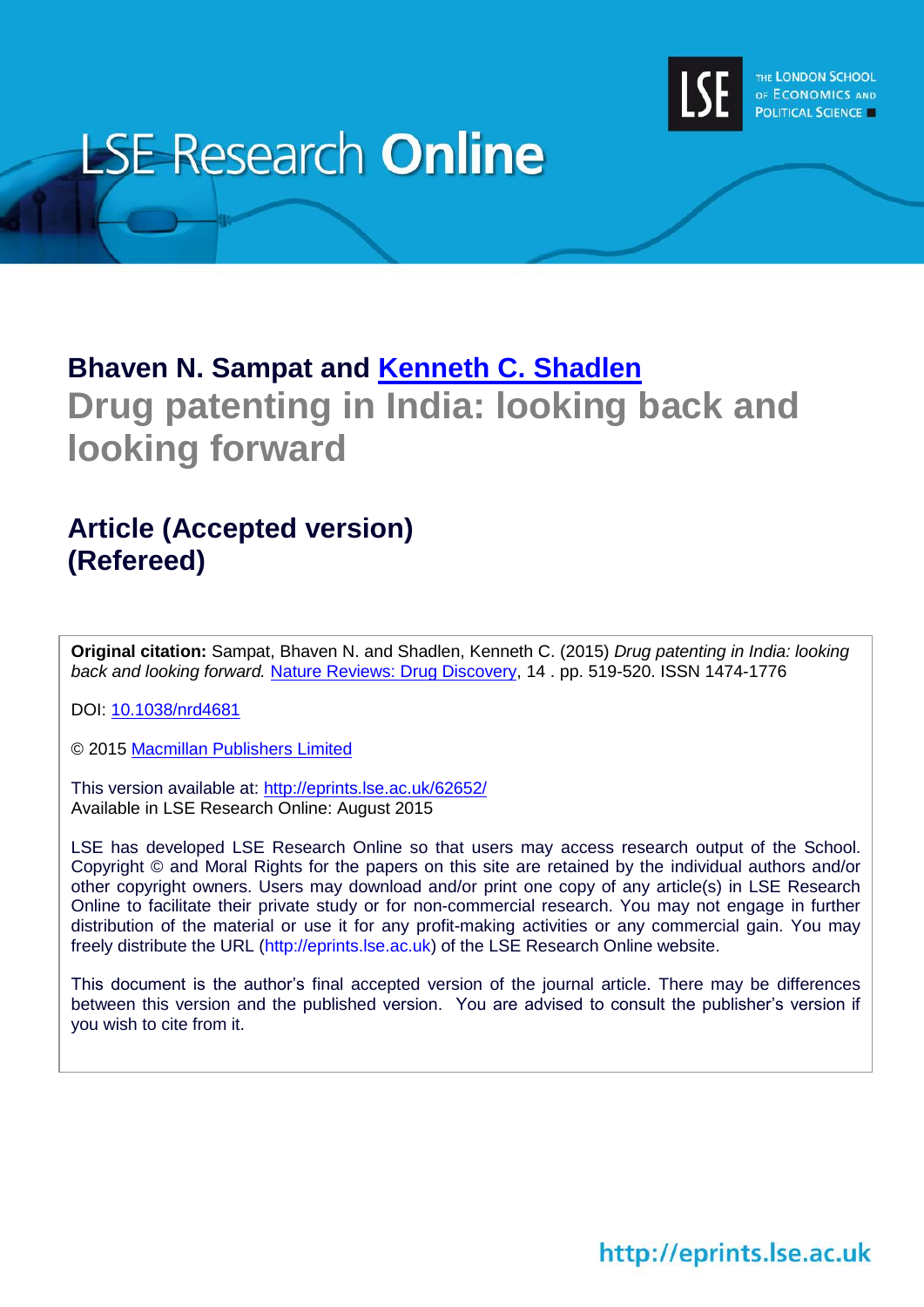## Drug patenting in India: looking back and looking forward

Patent protection for drugs in India has been a contentious issue in recent years, with several high-profile denials of patents; for example, for Novartis's anticancer drug imatinib mesylate (Glivec). Much of the debate around pharmaceutical patenting in India has focused on a particular provision— Section  $3(d)$  — of the Indian Patent Act, which was introduced in 2005 as part of India's implementation of the World Trade Organization's Agreement on Trade-Related Aspects of Intellectual Property Rights (TRIPS) in 2005. It has been argued that 3(d) makes it difficult to obtain patents for new drugs in India (*Health Affairs* **33**: 1567–1575; 2014, and Special 301 Report; 2015 (Further Information)), which has led to numerous calls to overturn or rethink this provision. Here, however, we argue that the attention paid to Section 3(d) may be misleading and that another element of India's TRIPS implementation may be more relevant to the current pharmaceutical patenting landscape in India.

TRIPS, which entered into effect in 1995, required countries to grant pharmaceutical product patents. Prior to this time few developing countries did so. In complying with TRIPS, India took steps aimed to ameliorate the feared effects of pharmaceutical patenting on access to medicines, such as the inclusion of Section 3(d), which aims to curb the granting of patents to new forms, compositions, and uses of existing substances — so-called 'secondary patents'. Secondary patents are legally more vulnerable, not only in India but globally. For example, in the USA most secondary patents are overturned when litigated to completion (*Science* **339**: 1386–1387; 2013). Indeed in the case of Glivec, the secondary patent was the subject of a US patent challenge (*Science* **337**: 414– 415; 2012).

While 3(d) has attracted considerable attention, another, aspect of India's TRIPS implementation was to disallow any patents with priority years (year of first global filing) before 1995. During the TRIPS negotiations, pharmaceutical companies lobbied to make patent protection on pre-1995 molecules mandatory, arguing that not doing so would substantially delay the commercial benefits from TRIPS (*Patent World* **75**: 29–33; 1995). These attempts failed.

How important is the 1995 cut-off date? Assuming that the earliest patent for a drug is its compound patent, the majority of the 430 drugs with patents approved by the US Food and Drug Administration (FDA) between 1995 and 2013 had their first patent filing dates before 1995 (FIG. 1, top panel). Even among drugs approved since 2010,, nearly a quarter (23.7%) had their first patents filed before 1995 (FIG. 1, bottom panel). Of the 23 of these drugs that ranked among the top top 50 drugs by 2012 US sales, 20 had pre-1995 priority dates (Supplementary information S1 (table)). Pre-1995 compound patents are not eligible for protection in India, regardless of Section 3(d) or any other features of the post-2005 Indian pharmaceutical patent system.

Drugs with pre-1995 primary patents must rely on 'weaker' secondary patents as their only form of protection in India, as illustrated by the Glivec case. Novartis' compound patent had a priority date of 1992 (Figure 1), so was not eligible for protection in India. Its application for a secondary patent, covering a crystalline form of the 1992 compound, was rejected in India, on 3(d) and other grounds. As a result Novartis was left with no patent protection at all in India for Glivec.

The outcome in the Glivec case has been interpreted as evidence that 3(d) makes patenting in India too hard—if even a drug like Glivec is unable to obtain patent protection in India, something must be wrong with 3(d). However, the case also illustrates the interaction of 3(d) with the initial policy choice to make pre-1995 molecules ineligible for patents. As 1995 recedes further into the past, drugs with post-1995 compound patents will become typical. As 3(d) mainly focuses on secondary patents, we expect these drugs to obtain patent protection in India. There are exceptions: drugs without compound patents anywhere, and drugs whose compound patents can be construed as derivative and therefore vulnerable to 3(d). However, most new molecular entities have compound patents (*Journal of Health Economics* **31**: 327–339; 2012), and showing that a compound patent is derivative is difficult. Of note, this seems to be the basis of the Indian Patent Office's recent rejection – currently under appeal – of the patent application on sofosbuvir (Sovaldi), Gilead's new Hepatitis C treatment.

The various aspects of TRIPS implementation are interdependent in ways that matter for the future of drug patenting in India. For drugs with pre-1995 compound patents that are not eligible in India, Section 3(d) and other restrictions on secondary patenting may determine whether a drug gets any patent protection at all. For drugs with post-1995 compounds that are likely to be patented in India, the main effects of 3(d), and other restrictions on secondary patents will be on the duration of protection.

The difference between an explanation for rates of pharmaceutical patenting based on 3(d) versus one based on timing is that the effects of the latter are temporary. We anticipate that if  $3(d)$  is implemented as intended, to limit secondary patents, then as 1995 fades further into the past most new molecular entities will get one patent in India, but only one. Whether this is enough protection to balance innovation and access we cannot say. However, 3(d) will not necessarily make India a patent-free zone.

*Bhaven N. Sampat is an Associate Professor in the Department of Health Policy and Management in the Mailman School of Public Health at Columbia University, 722 W 168th Street, fourth floor,, New York, NY, 10032, USA.* Kenneth C. Shadlen is a Professor in the Department of International Development, London School of Economics and Political Science, Houghton Street, *London, WC2A 2AE, UK. Correspondence to K.C.S. e-mail: k.shadlen@lse.ac.uk* doi:10.1038/nrd4681

The authors declare no competing interests.

Acknowledgements: The research is funded by a grant from the Economic and Social Research Council, (ES/K010999/1).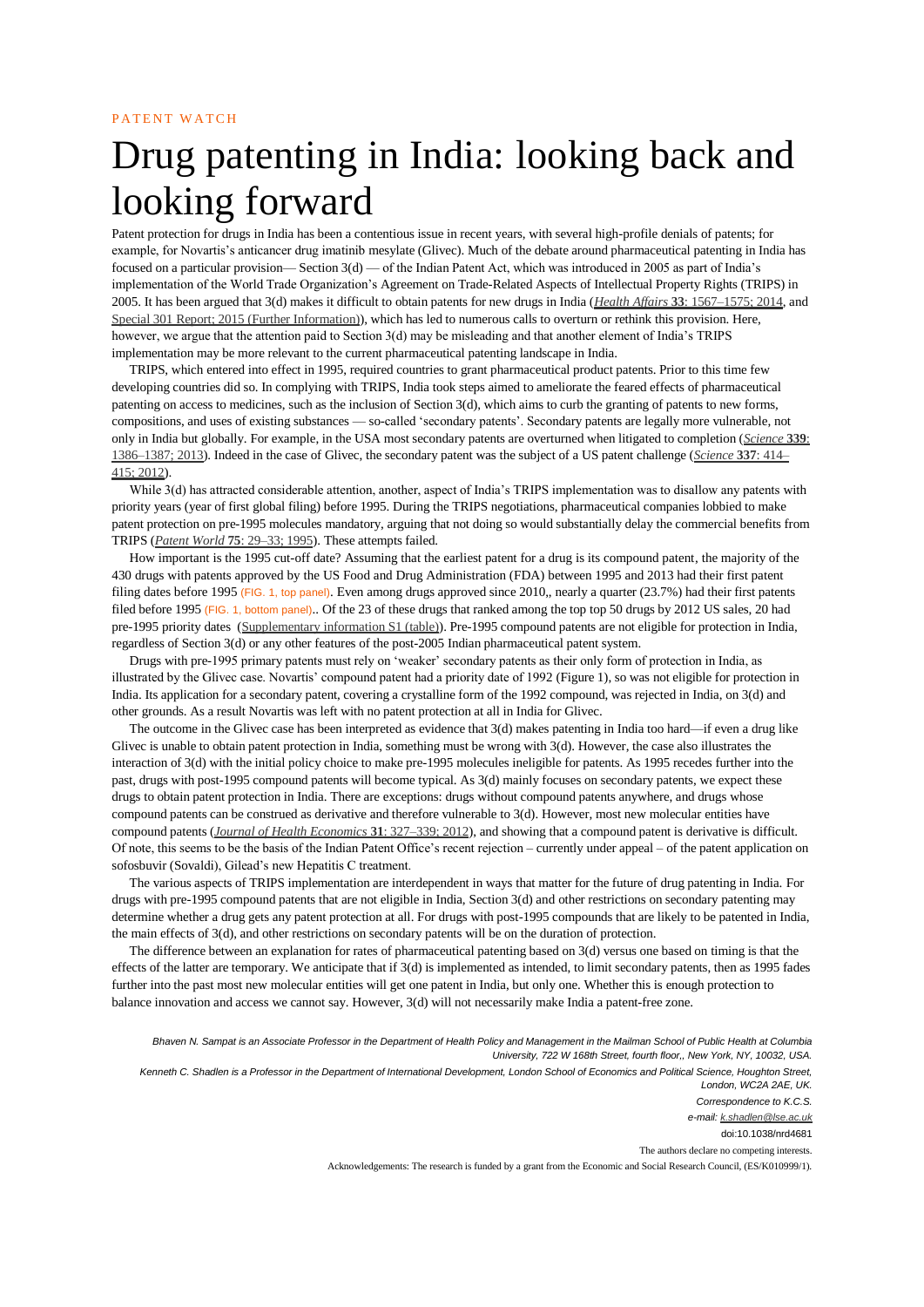Figure 1 | Earliest priority year and approval year for patented new molecular entities approved in the USA between 1995 and 2013. This figure plots the priority year (year in which the first patent on a drug had its first global patent application) and year of approval by the US Food and Drug Administration (FDA) for all patented new molecular entities approved by the FDA between 1995 and 2003. The first panel shows priority year versus approval year, with marker size proportional to the number of drugs approved with specific priority and approval year. The second panel shows the share of drug approvals with pre-1995 priority. If we assume the first patent priority and approval year. The second panel shows the share of drug approvals with pre-1 on a drug is its compound patent, drugs with per-1995 priority must rely on secondary patents for protection in India. See Supplementary information S1 (table) for details.

#### FURTHER INFORMATION

**United States Trade Representative. Special 301 Report 2015:** https://ustr.gov/sites/default/files/2015-Special-301-Report-FINAL.pdf

SUPPLEMENTARY INFORMATION **See online article:**  $\underline{\mathsf{S1}}$  (table) **ALL LINKS ARE ACTIVE IN THE ONLINE PDF**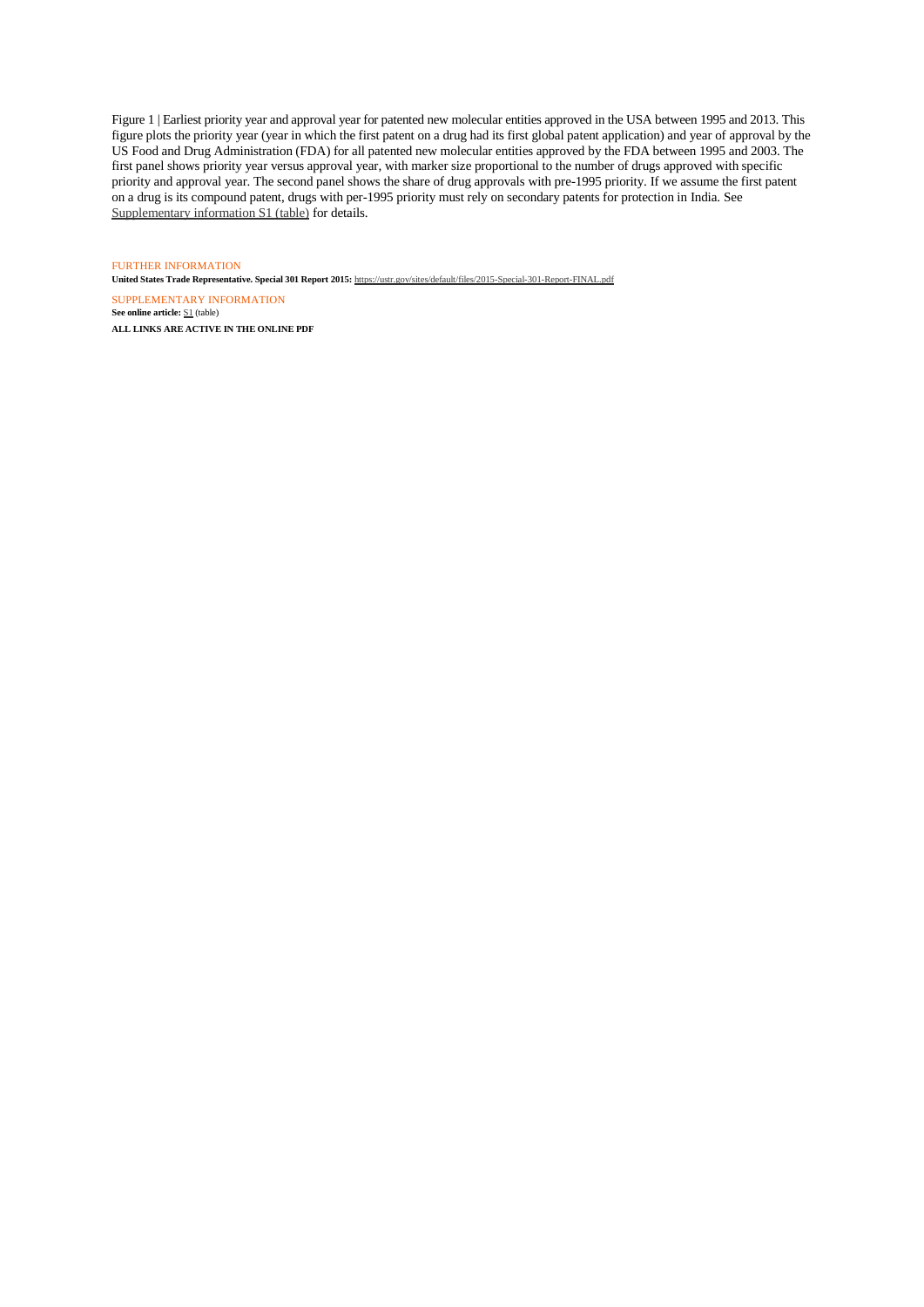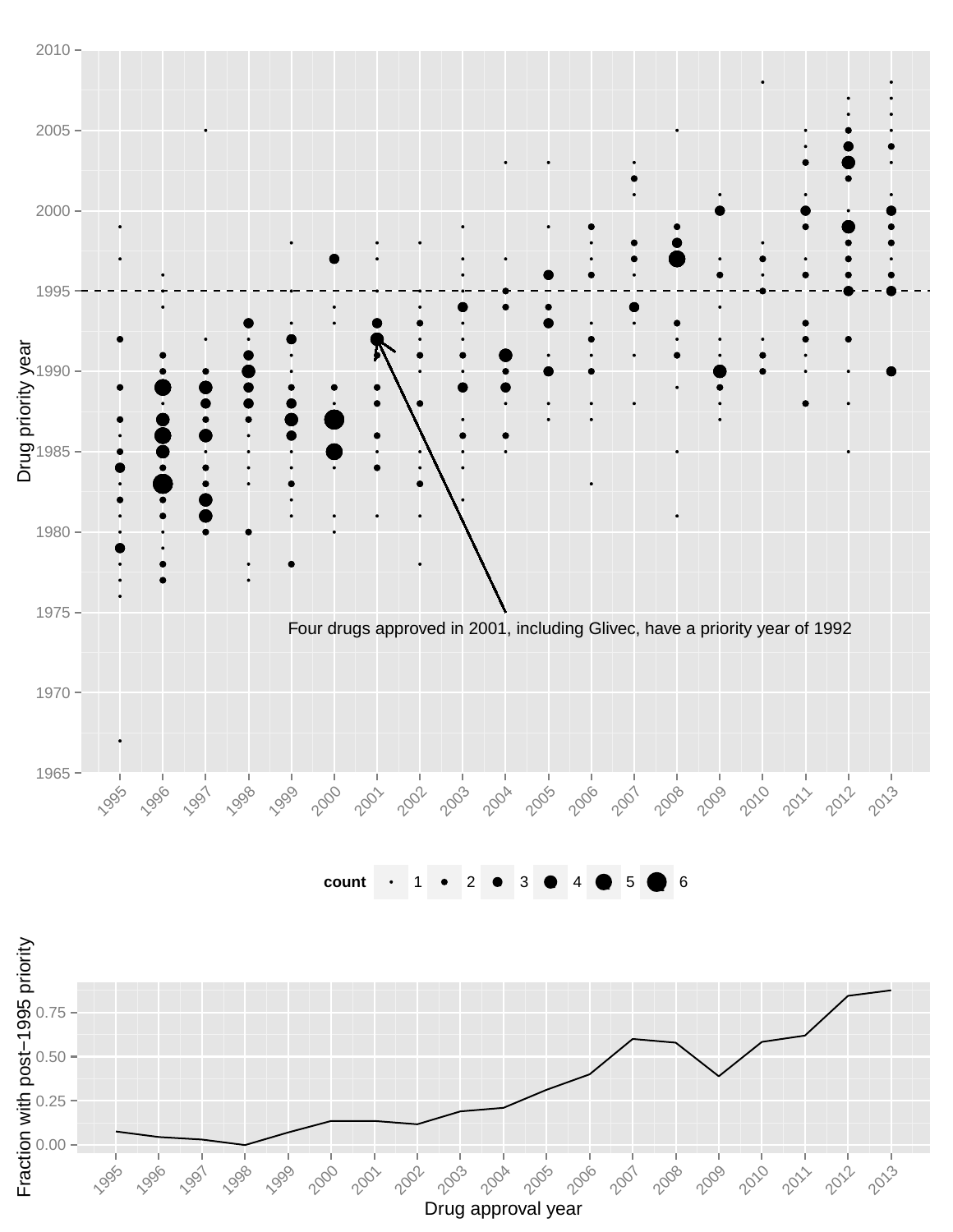#### **Supplementary Table Priority and approval year of drugs approved 1995-2012 that were among the top 50 selling drugs in 2012**

| Sales Rank     | Product   | <u>Drug approval year</u> | Priority year of first patent |
|----------------|-----------|---------------------------|-------------------------------|
| $\sqrt{2}$     | Abilify   | 2002                      | 1978                          |
| $\overline{3}$ | Crestor   | 2003                      | 1991                          |
| $\overline{5}$ | Cymbalta  | 2004                      | 1986                          |
| 9              | Copaxone  | 1996                      | 1994                          |
| 11             | Singulair | 1998                      | 1990                          |
| 13             | Plavix    | 1997                      | 1982                          |
| 17             | Januvia   | 2006                      | 1996                          |
| 19             | Lantus    | 2000                      | 1988                          |
| 23             | Diovan    | 1996                      | 1990                          |
| 24             | Lyrica    | 2004                      | 1990                          |
| 25             | Lipitor   | 1996                      | 1986                          |
| 26             | Celebrex  | 1998                      | 1993                          |
| 28             | Gleevec   | 2001                      | 1992                          |
| 29             | Namenda   | 2003                      | 1989                          |
| $30\,$         | Actos     | 1999                      | 1978                          |
| 33             | Vyvanse   | 2007                      | 2002                          |
| 35             | Seroquel  | 1997                      | 1986                          |
| 36             | Zetia     | 2002                      | 1993                          |
| 39             | Incivek   | 2011                      | 2000                          |
| 45             | Novolog   | 2000                      | 1985                          |
| 48             | Alimta    | 2004                      | 1989                          |
| 49             | Eloxatin  | 2002                      | 1992                          |
| $50\,$         | Levemir   | 2005                      | 1993                          |

Notes:

Sales data from [http://www.pharmacytimes.com/publications/issue/2013/July2013/Top-200-](http://www.pharmacytimes.com/publications/issue/2013/July2013/Top-200-Drugs-of-2012) [Drugs-of-2012](http://www.pharmacytimes.com/publications/issue/2013/July2013/Top-200-Drugs-of-2012)

Shading indicates pre-1995 priority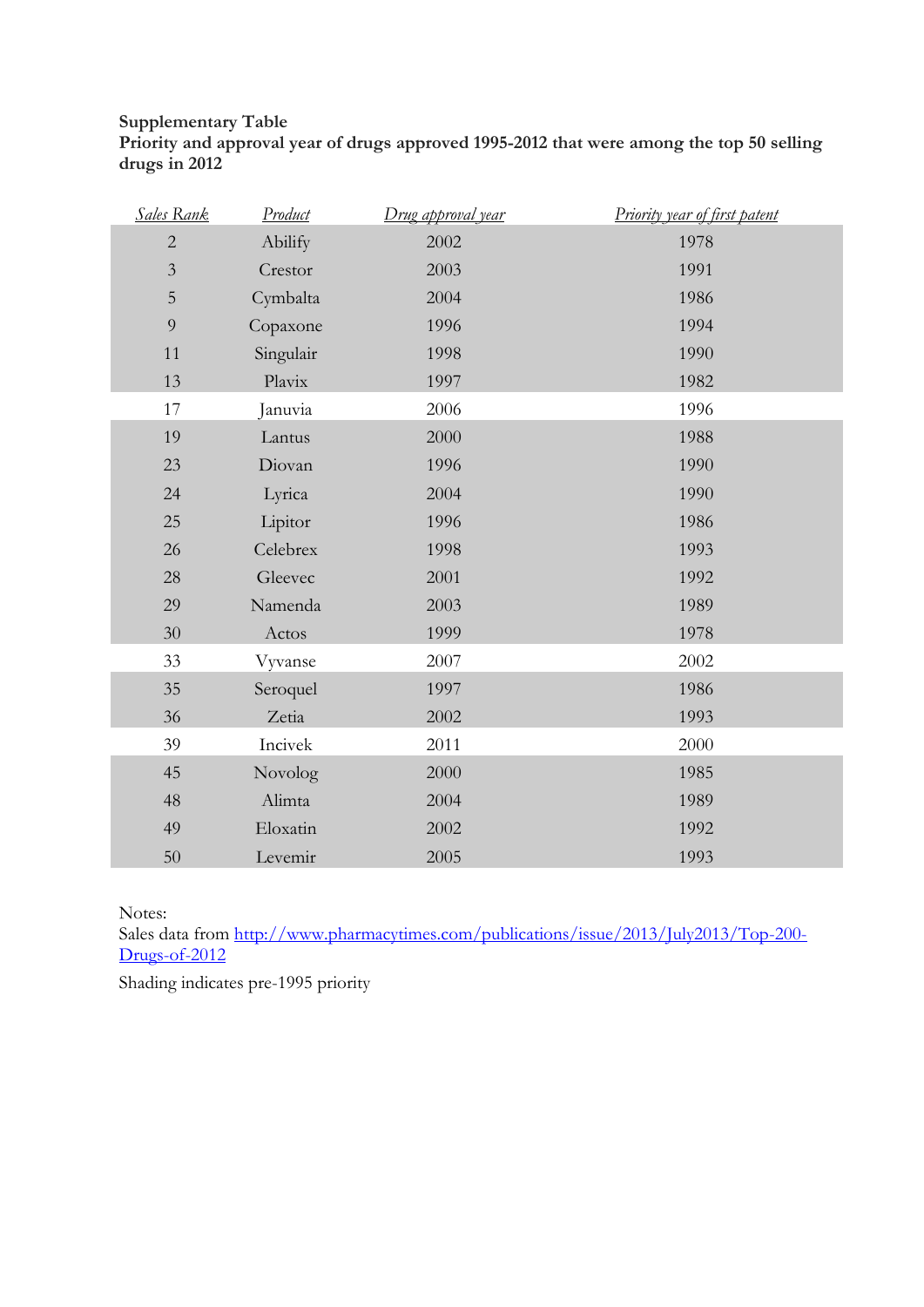#### **Supplementary Information**

#### *Constructing a list of all new molecular entity (NME) drug approvals between 1995 and 2013*

We began with the April 2014 version of the U.S. Food and Drug Administration's "Drugs@FDA" database [1]. Using APPLICATION.TXT we determined which applications were new drug applications (appltype=N) and which where for new molecular entities (chemical type=1). Using REGACTIONDATE.TXT we determined the first approval year for each new drug application. Using PRODUCT.TXT we determined the drug name for the first product (productno=1) associated with each new drug application. We began our analysis with the 486 new molecular entities, hereafter "drugs," approved between 1995 and 2013.

#### *Constructing patent information for each drug*

For each of these drugs we then obtained data from the FDA's Orange Book on all associated patents. Because some of the patents on earlier drugs will have expired, and thus no longer be recorded in the current Orange Book, we relied on a dataset of all patents listed in the Orange Book from 1985-2012 [2]. Since our sample extends to 2013 drug approvals, we supplemented this with information from the October 2014 Electronic Version of the Orange Book [3]. We dropped from this set one patent (1712251, on "Manufacture of rolled-steel members") which appears to have been an Orange Book listing mistake.

There were 1776 distinct patents associated with these drugs. Some of the drugs (56) did not have any listed patents. Our analysis uses the 430 drugs with at least one patent.

#### *Determining the earliest priority filing date for each drug*

We determined the priority date for each of the 1776 patents [4] using information from the Derwent World Patents Index [5]. For three patents which Derwent was missing information, we used information from the U.S. Patent and Trademark Office instead [6].

Drugs can have multiple patents. These typically include patents on the base molecule, on alternative structural forms of the molecule (e.g. salts, esters, enantiomers, polymorphs), on compositions and formulations, and on uses. We are interested in the priority dates for the compound patents, typically the strongest patents, as discussed in the paper. We did not code each patent to determine if it is a compound patent or not, but rather assumed that the patent with the earliest priority date is a given drug's compound patent [7].

Figure One relates a drug's earliest priority year across all of its patents (which we can think of as the drug's priority year) to its approval year, and shows what share of drugs have priority years before 1995 [8].

#### *Determining which drugs in our sample acheived high sales*

Using a list of the top 200 drugs by U.S. sales compiled by *Pharmacy Times* [9], we determined which of the drugs in our sample were among the top 50 in sales in 2012 [10]. The Supplementary Table lists these drugs, along with their priority and approval years.